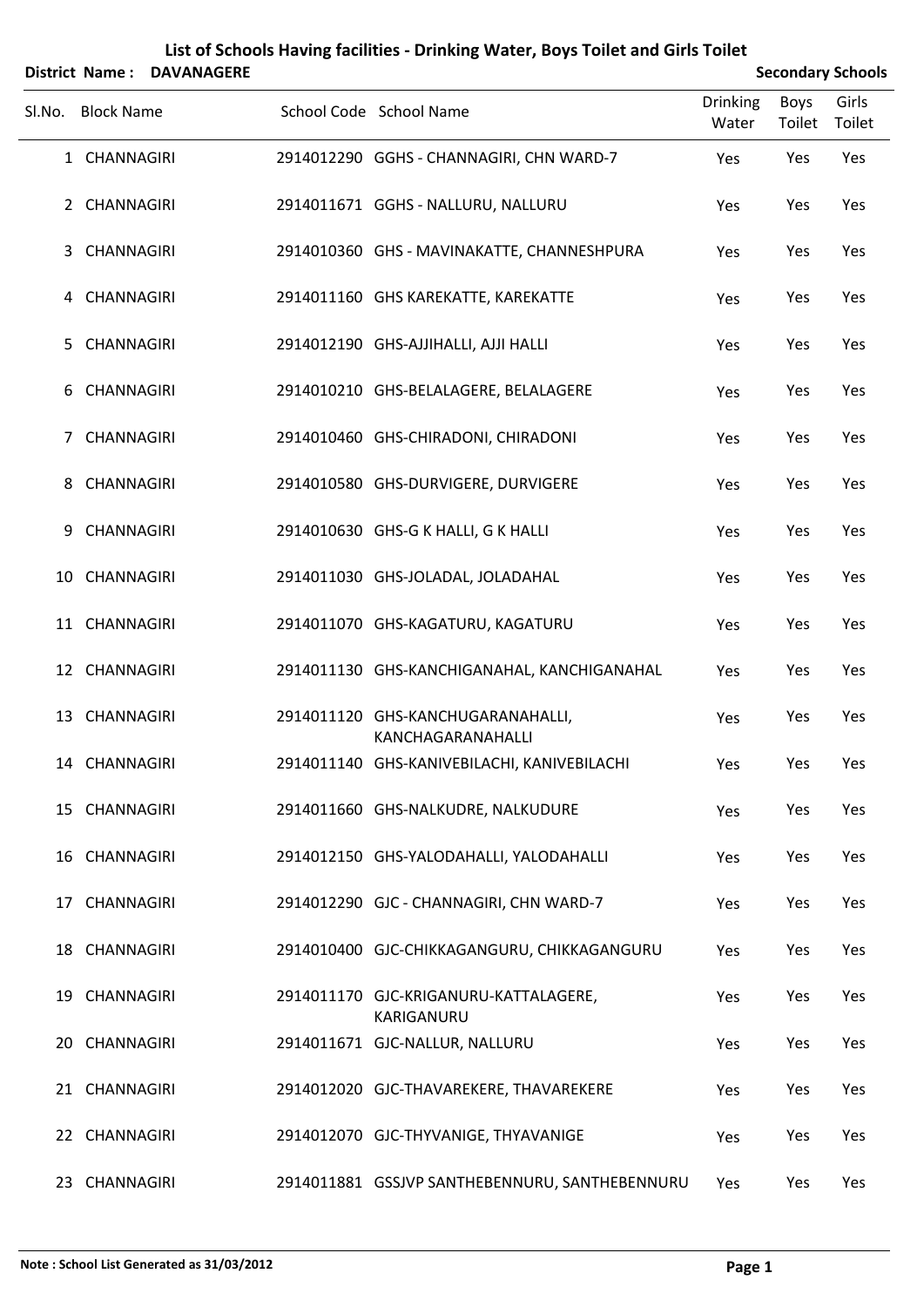|        | District Name:    | <b>DAVANAGERE</b> |                                                                    |                   | <b>Secondary Schools</b> |                 |
|--------|-------------------|-------------------|--------------------------------------------------------------------|-------------------|--------------------------|-----------------|
| Sl.No. | <b>Block Name</b> |                   | School Code School Name                                            | Drinking<br>Water | Boys<br>Toilet           | Girls<br>Toilet |
|        | 24 CHANNAGIRI     |                   | 2914010180 GUHS - BASAVAPATTANA, BASAVAPATTANA                     | Yes               | Yes                      | Yes             |
|        | 25 CHANNAGIRI     |                   | 2914011151 GUHS-HOSURU JODI, KEREBILACHI                           | Yes               | Yes                      | Yes             |
|        | 26 CHANNAGIRI     |                   | 2914011160 GUHS-KAREKATTE, KAREKATTE                               | Yes               | Yes                      | Yes             |
|        | 27 CHANNAGIRI     |                   | 2914011150 GUHS-KEREBILACHI, KEREBILACHI                           | Yes               | Yes                      | Yes             |
|        | 28 CHANNAGIRI     |                   | 2914010910 STJ GJC-HIREKOGALURU, HIREKOGALURU                      | Yes               | Yes                      | Yes             |
|        | 29 DAVANAGERE(N)  |                   | 2914020781 G H S URDU SSM NAGAR DVG, WARD NO 12                    | Yes               | Yes                      | Yes             |
|        | 30 DAVANAGERE(N)  |                   | 2914020580 G. COM. H S MELLAKATTE, MELLAKATTE                      | Yes               | Yes                      | Yes             |
|        | 31 DAVANAGERE(N)  |                   | 2914020420 G. H S KANDANAKOVI, KANDANAKOVI                         | Yes               | Yes                      | Yes             |
|        | 32 DAVANAGERE(N)  |                   | 2914020910 G. H S SPS NAGAR IIND STAGE, WARD NO 8                  | Yes               | Yes                      | Yes             |
|        | 33 DAVANAGERE(N)  |                   | 2914020350 G.COM H S HULIKATTE, HULIKATTE                          | Yes               | Yes                      | Yes             |
|        | 34 DAVANAGERE(N)  |                   | 2914020800 G.COM. H S BASAPURA WARD -14, WARD NO<br>14             | Yes               | Yes                      | Yes             |
|        | 35 DAVANAGERE(N)  |                   | 2914020820 G.COM. H S K.R.MARKET DVG, WARD NO 16                   | Yes               | Yes                      | Yes             |
|        | 36 DAVANAGERE(N)  |                   | 2914020890 G.COM.H S AVARAGERE WARD 23, WARD NO<br>23              | Yes               | Yes                      | Yes             |
|        | 37 DAVANAGERE(N)  |                   | 2914020070 G.COM.H S AVARAGOLLA, AVARAGOLLA                        | Yes               | Yes                      | Yes             |
|        | 38 DAVANAGERE(N)  |                   | 2914020260 G.COM.H S HALVARTHY, HALUVARTHI                         | Yes               | Yes                      | Yes             |
|        | 39 DAVANAGERE(N)  |                   | 2914020820 G.EX.MUNCIPAL P.U.COLLEGE DVG, WARD<br><b>NO 16</b>     | Yes               | Yes                      | Yes             |
|        | 40 DAVANAGERE(N)  |                   | 2914020781 G.SSP URDU H S CHAMARAJPETE, WARD NO<br>12              | Yes               | Yes                      | Yes             |
|        | 41 DAVANAGERE(N)  |                   | 2914020050 GOVT.JUNIER COLLEGE ARASAPURA,<br>ARASAPURA             | Yes               | Yes                      | Yes             |
|        | 42 DAVANAGERE(N)  |                   | 2914020151 GOVT.JUNIER COLLEGE DODDABTHI,<br><b>DODDABATHI</b>     | Yes               | Yes                      | Yes             |
|        | 43 DAVANAGERE(N)  |                   | 2914020410 GOVT.JUNIER COLLEGE KAKKARGOLLA,<br><b>KAKKARAGOLLA</b> | Yes               | Yes                      | Yes             |
|        | 44 DAVANAGERE(S)  |                   | 2914030210 ANJANEYA COMP. GHS THURCHGTT,<br><b>THURCHAGATTA</b>    | Yes               | Yes                      | Yes             |
| 45     | DAVANAGERE(S)     |                   | 2914030910 DJV G.G H.S, WARD NO 27                                 | Yes               | Yes                      | Yes             |
|        | 46 DAVANAGERE(S)  |                   | 2914030510 G.P.U COLLEGE MAYAKONDA, MAYAKONDA                      | Yes               | Yes                      | Yes             |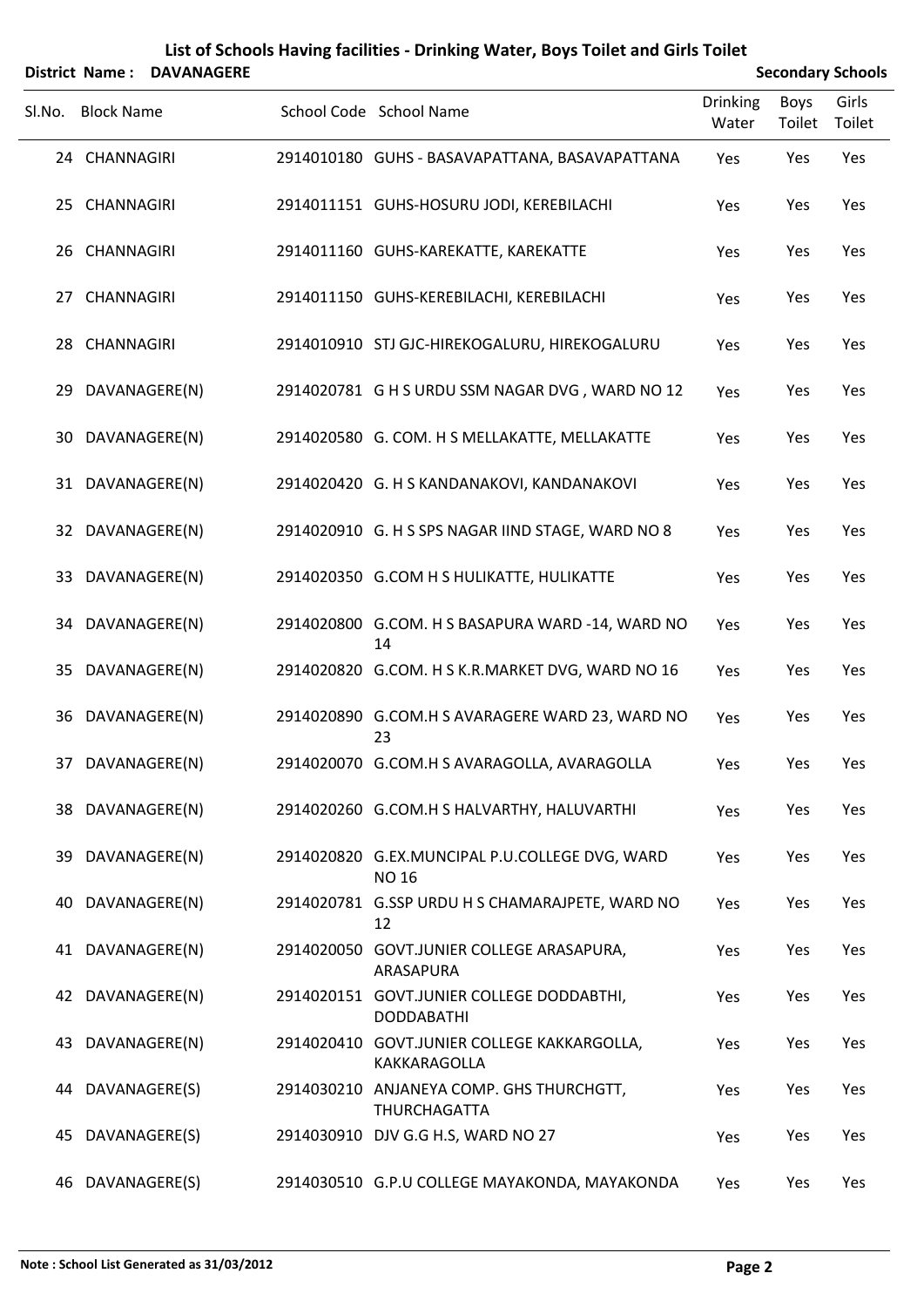|        |                   | <b>District Name: DAVANAGERE</b> |                                                               | <b>Secondary Schools</b> |                |                 |  |  |
|--------|-------------------|----------------------------------|---------------------------------------------------------------|--------------------------|----------------|-----------------|--|--|
| SI.No. | <b>Block Name</b> |                                  | School Code School Name                                       | <b>Drinking</b><br>Water | Boys<br>Toilet | Girls<br>Toilet |  |  |
|        | 47 DAVANAGERE(S)  |                                  | 2914030970 GHS - HALEKUNDAWADA, WARD NO 30                    | Yes                      | Yes            | Yes             |  |  |
| 48     |                   | DAVANAGERE(S)                    | 2914030370 GHS - HIRETHOGALERI, HIRETHOGALERI                 | Yes                      | Yes            | Yes             |  |  |
| 49     | DAVANAGERE(S)     |                                  | 2914030560 GHS - RAMAGONDANAHALLI,<br>RAMAGONDAINAHALLI       | Yes                      | Yes            | Yes             |  |  |
|        | 50 DAVANAGERE(S)  |                                  | 2914031060 GHS - SHAMANUR, WARD NO 40                         | Yes                      | Yes            | Yes             |  |  |
|        | 51 DAVANAGERE(S)  |                                  | 2914030010 GHS - SHIRMAGONDANAHLLI,<br>SHIRAMAGONDANA HALLI   | Yes                      | Yes            | Yes             |  |  |
|        | 52 DAVANAGERE(S)  |                                  | 2914030350 GJC - GOPANAL, GOPANAALU                           | Yes                      | Yes            | Yes             |  |  |
|        | 53 DAVANAGERE(S)  |                                  | 2914030820 GOVT COMP H.S H.BASAPURA,<br>H.BASAVAPURA          | Yes                      | Yes            | Yes             |  |  |
|        | 54 DAVANAGERE(S)  |                                  | 2914031120 GOVT COMP H.S GANGANAKATTE,<br><b>GANGANAKATTE</b> | Yes                      | Yes            | Yes             |  |  |
|        | 55 DAVANAGERE(S)  |                                  | 2914030630 GOVT COMP. H.S HUVINAMADU,<br>HUVINAMADU           | Yes                      | Yes            | Yes             |  |  |
|        | 56 DAVANAGERE(S)  |                                  | 2914030520 GOVT COMP. H.S KABBUR, KABBUR                      | Yes                      | Yes            | Yes             |  |  |
|        | 57 DAVANAGERE(S)  |                                  | 2914030570 GOVT COMP. H.S KASHIPURA, KASHIPURA                | Yes                      | Yes            | Yes             |  |  |
|        | 58 DAVANAGERE(S)  |                                  | 2914030620 GOVT COMP. H.S MATHI, MATHI                        | Yes                      | Yes            | Yes             |  |  |
| 59     |                   | DAVANAGERE(S)                    | 2914030420 GOVT PU COLLEGE KODAGANUR,<br><b>KODAGANUR</b>     | Yes                      | Yes            | Yes             |  |  |
|        | 60 DAVANAGERE(S)  |                                  | 2914030170 GOVT PU COLLEGE KUKKUWADA,<br>KUKKUWADA            | Yes                      | Yes            | Yes             |  |  |
|        | 61 DAVANAGERE(S)  |                                  | 2914030260 GOVT. COMP. H.S KURKI, KURKI                       | Yes                      | Yes            | Yes             |  |  |
|        | 62 DAVANAGERE(S)  |                                  | 2914030040 GOVT. COMP. H.S MUDHADADI,<br><b>MUDAHADADI</b>    | Yes                      | Yes            | Yes             |  |  |
|        | 63 DAVANAGERE(S)  |                                  | 2914030020 GOVT. COMP. H.S NAGANUR, NAGANUR                   | Yes                      | Yes            | Yes             |  |  |
|        | 64 DAVANAGERE(S)  |                                  | 2914030160 GOVT.COMP. H.S NAGARASANAHALLI,<br>NAGARASANAHALLI | Yes                      | Yes            | Yes             |  |  |
|        | 65 DAVANAGERE(S)  |                                  | 2914030851 GPU COLLEGE FOR BOYS P.J EXTN, WARD NO<br>21       | Yes                      | Yes            | Yes             |  |  |
|        | 66 DAVANAGERE(S)  |                                  | 2914030920 M.VEERAPPA G.P U COLLEGE P.J.EXTN,<br>WARD NO 28   | Yes                      | Yes            | Yes             |  |  |
|        | 67 DAVANAGERE(S)  |                                  | 2914030580 MARUTHI G P U COLLEGE LOKIKERE,<br><b>LOKIKERE</b> | Yes                      | Yes            | Yes             |  |  |
|        | 68 DAVANAGERE(S)  |                                  | 2914030670 S.H.P GOVT. H.S MALALKERE, MALALKERE               | Yes                      | Yes            | Yes             |  |  |
|        | 69 DAVANAGERE(S)  |                                  | 2914030860 SEETHAMMA PU COLLEGE, WARD NO 22                   | Yes                      | Yes            | Yes             |  |  |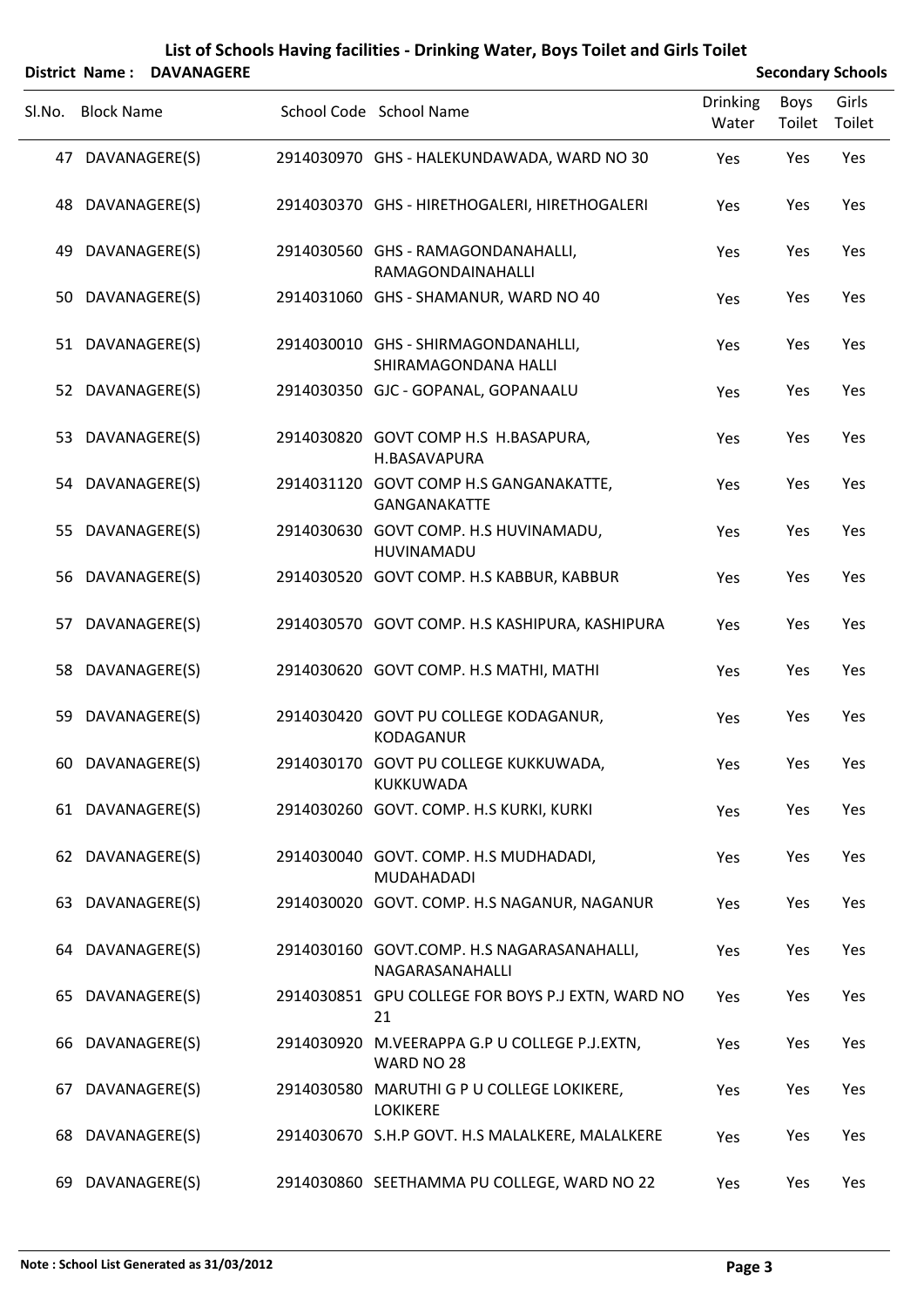|        |                   | District Name: DAVANAGERE |                                                       |                          |                | <b>Secondary Schools</b> |
|--------|-------------------|---------------------------|-------------------------------------------------------|--------------------------|----------------|--------------------------|
| Sl.No. | <b>Block Name</b> |                           | School Code School Name                               | <b>Drinking</b><br>Water | Boys<br>Toilet | Girls<br>Toilet          |
|        | 70 DAVANAGERE(S)  |                           | 2914030730 SGB GOVT H.S ANABERU, ANABERU              | Yes                      | Yes            | Yes                      |
|        | 71 DAVANAGERE(S)  |                           | 2914030842 UPGRADED GHS NITTUVALLI DVG, WARD NO<br>20 | Yes                      | Yes            | Yes                      |
|        | 72 HARAPANAHALLI  |                           | 2914070290 GHS - HIKKIMAGERE, HIKKIMGERE              | Yes                      | Yes            | Yes                      |
|        | 73 HARAPANAHALLI  |                           | 2914070560 GHS - MATHIHALLI, MATHTHIHALLI             | Yes                      | Yes            | Yes                      |
|        | 74 HARAPANAHALLI  |                           | 2914070210 GHS- GOVERAHALLI, GOVERAHALLI              | Yes                      | Yes            | Yes                      |
|        | 75 HARAPANAHALLI  |                           | 2914070280 GHS- HARAKANALU, HARKANALU                 | Yes                      | Yes            | Yes                      |
|        | 76 HARAPANAHALLI  |                           | 2914070060 GHS-ANAJIGERE, ANAJIGERE                   | Yes                      | Yes            | Yes                      |
| 77     |                   | HARAPANAHALLI             | 2914071010 GHS-GIRLS HARAPANAHALLI, HRP-WARD NO<br>14 | Yes                      | Yes            | Yes                      |
|        | 78 HARAPANAHALLI  |                           | 2914070230 GHS-HAGARIGAJAPURA, HAGARI GAJAPURA        | Yes                      | Yes            | Yes                      |
| 79     |                   | HARAPANAHALLI             | 2914070360 GHS-K.KALLAHALLI, K.KALLAHALLI             | Yes                      | Yes            | Yes                      |
|        | 80 HARAPANAHALLI  |                           | 2914070370 GHS-KADABAGERE, KADABAGERE                 | Yes                      | Yes            | Yes                      |
|        | 81 HARAPANAHALLI  |                           | 2914070470 GHS-KUNCHUR, KUNCHOORU                     | Yes                      | Yes            | Yes                      |
|        | 82 HARAPANAHALLI  |                           | 2914070570 GHS-MUTHIGI, MUTHTHIGE                     | Yes                      | Yes            | Yes                      |
|        |                   | 83 HARAPANAHALLI          | 2914070550 GHS-MYDUR, MAIDOORU                        | Yes                      | Yes            | Yes                      |
|        | 84 HARAPANAHALLI  |                           | 2914070740 GHS-RAMAGATTA, RAMAGHATTA                  | Yes                      | Yes            | Yes                      |
|        | 85 HARAPANAHALLI  |                           | 2914071150 GHS-SHIVAPURA, SHIVAPURA                   | Yes                      | Yes            | Yes                      |
|        | 86 HARAPANAHALLI  |                           | 2914070810 GHS-TELIGI, THELIGI                        | Yes                      | Yes            | Yes                      |
|        | 87 HARAPANAHALLI  |                           | 2914070790 GHS-THOWDUR, TAVADUR                       | Yes                      | Yes            | Yes                      |
|        | 88 HARAPANAHALLI  |                           | 2914070261 GJC-HALUVAGALU, HALUVAGALU                 | Yes                      | Yes            | Yes                      |
|        | 89 HARAPANAHALLI  |                           | 2914070930 GJC-HARAPANAHALLI, HRP-WARD NO 6           | Yes                      | Yes            | Yes                      |
| 90     | HARAPANAHALLI     |                           | 2914070540 GJC-MADIHALLI, MADIHALLI                   | Yes                      | Yes            | Yes                      |
|        | 91 HARAPANAHALLI  |                           | 2914070780 GJC-SINGRIHALLI, SINGRIHALLI               | Yes                      | Yes            | Yes                      |
|        | 92 HARAPANAHALLI  |                           | 2914070490 GOVT PU COLLEGE LAXMIPURA,<br>LAKSHMIPURA  | Yes                      | Yes            | Yes                      |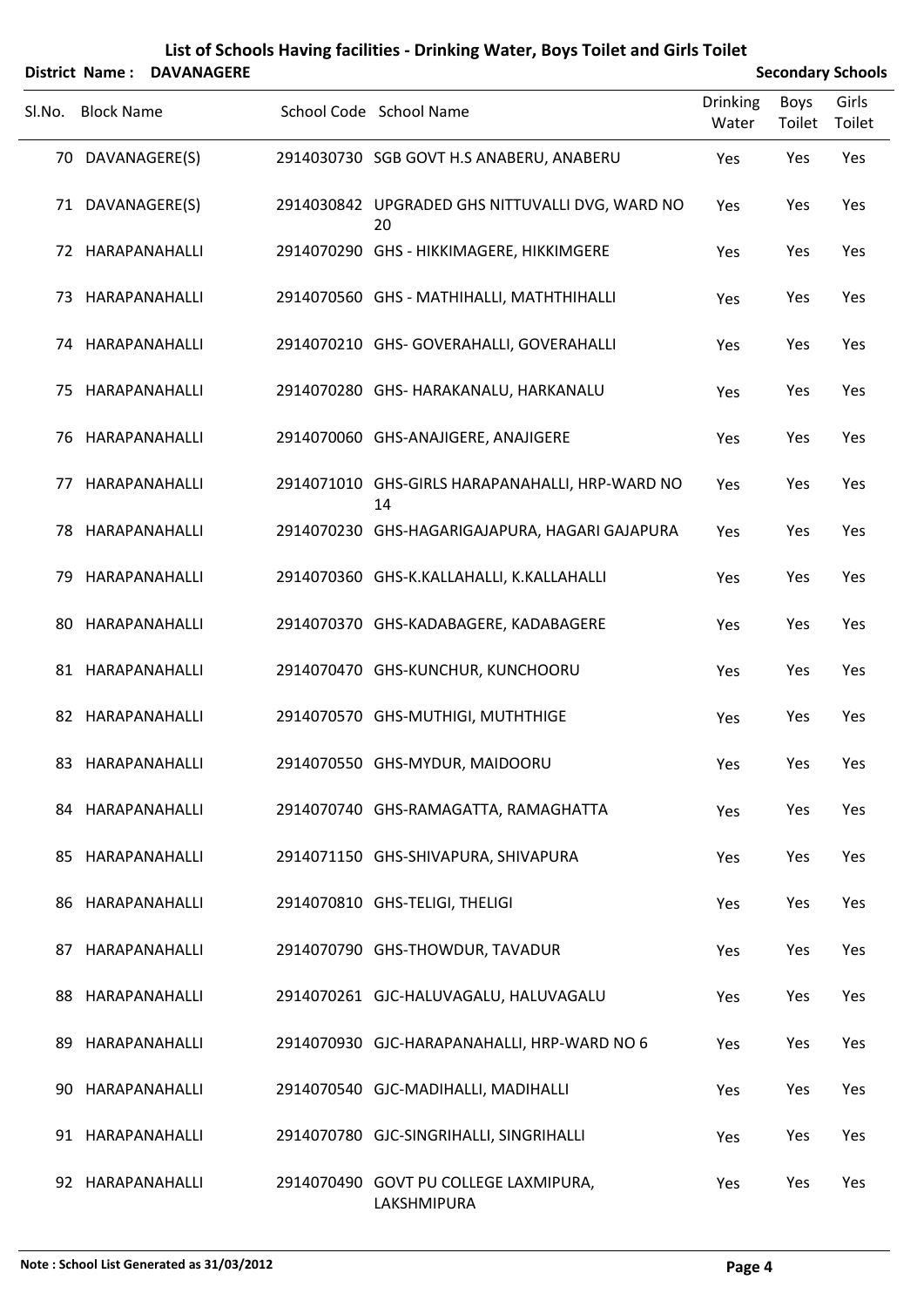#### **List of Schools Having facilities ‐ Drinking Water, Boys Toilet and Girls Toilet** Sl.No. Block Name School Code School Name Drinking Water Boys Toilet Girls Toilet **District Name: DAVANAGERE Secondary** Schools

| 93 HARAPANAHALLI | 2914070060 UPGRADED GHS- J.TUMBIGERE, ANAJIGERE                    | Yes | Yes | Yes |
|------------------|--------------------------------------------------------------------|-----|-----|-----|
| 94 HARAPANAHALLI | 2914070690 UPGRADED GHS-NITTURU, NITTOORU                          | Yes | Yes | Yes |
| 95 HARAPANAHALLI | 2914070990 UPGRADED GUHS BANAGERE, HRP-WARD<br><b>NO 12</b>        | Yes | Yes | Yes |
| 96 HARIHARA      | 2914041060 D.R.M.JUNIOR COLLEGE HALLADAKERE,<br>WARD NO 25         | Yes | Yes | Yes |
| 97 HARIHARA      | 2914040500 G.J.C COLLEGE KONDAJJI, KONDAJJI                        | Yes | Yes | Yes |
| 98 HARIHARA      | 2914040650 GCHS - NITTURU, NITTURU                                 | Yes | Yes | Yes |
| 99 HARIHARA      | 2914040060 GHS - BILASANUR, BILASANUR                              | Yes | Yes | Yes |
| 100 HARIHARA     | 2914040240 GHS - GUTTUR (2008-09), GUTTURU                         | Yes | Yes | Yes |
| 101 HARIHARA     | 2914040270 GHS - HALIVANA, HALIVANA                                | Yes | Yes | Yes |
| 102 HARIHARA     | 2914040420 GHS - K.N. HALLI, KADAR NAYKANA HALLI                   | Yes | Yes | Yes |
| 103 HARIHARA     | 2914040480 GHS - KOKKANUR, KOKKANURU                               | Yes | Yes | Yes |
| 104 HARIHARA     | 2914040671 GHS - RAJANAHALLI, RAJANALLI                            | Yes | Yes | Yes |
| 105 HARIHARA     | 2914040720 GHS - SARATHI, SARATHI                                  | Yes | Yes | Yes |
| 106 HARIHARA     | 2914040120 GHS GULADAHALLI, DHULEHOLE                              | Yes | Yes | Yes |
| 107 HARIHARA     | 2914040030 GJC - BANNIKODU, BANNIKODU                              | Yes | Yes | Yes |
| 108 HARIHARA     | 2914040040 GJC - BHANUVALLI, BANUVALLI                             | Yes | Yes | Yes |
| 109 HARIHARA     | 2914040350 GJC - HOLESIRIGERE, HOLESIRIGERE                        | Yes | Yes | Yes |
| 110 HARIHARA     | 2914040520 GJC - KUMBALURU, KUMBALURU                              | Yes | Yes | Yes |
| 111 HARIHARA     | 2914040562 GJC - MALEBENNURU, MALEBENNURU                          | Yes | Yes | Yes |
| 112 HARIHARA     | 2914040920 GOVT COMP G.H.S GANDHI MAIDHAN,<br>WARD NO 11           | Yes | Yes | Yes |
| 113 HARIHARA     | 2914040562 GUHS - MALEBENNUR(2008-09),<br>MALEBENNURU              | Yes | Yes | Yes |
| 114 HARIHARA     | 2914040300 S.B.P.K.G.C.H.S HANAGAWADI, HANAGAVADI                  | Yes | Yes | Yes |
| 115 HONNALI      | 2914051300 G COMP H.S BELAGUTHI-MALIGENAHALLI,<br><b>BELAGUTHI</b> | Yes | Yes | Yes |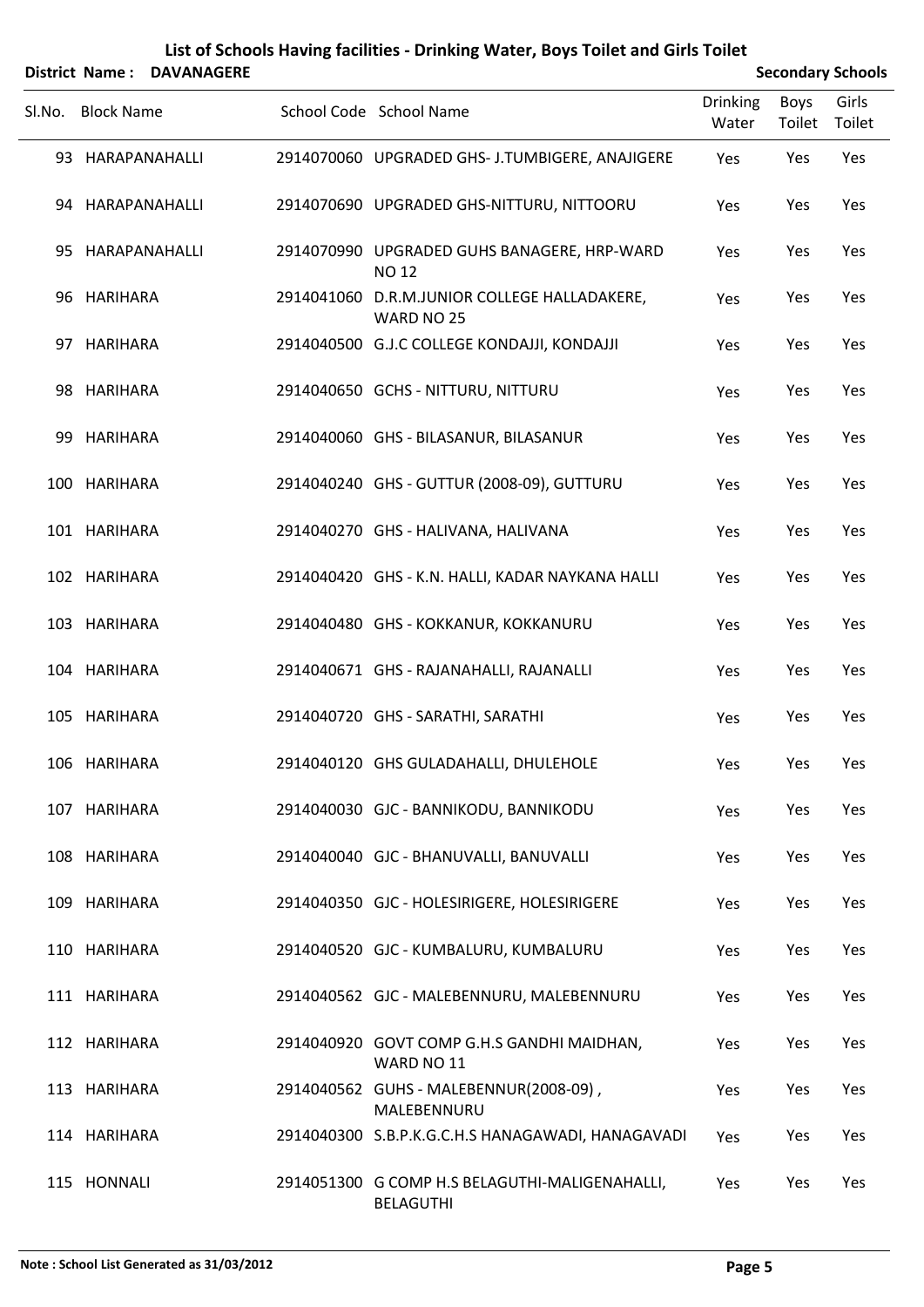| <b>District Name:</b> | <b>DAVANAGERE</b> |                                                                |                          |                | <b>Secondary Schools</b> |
|-----------------------|-------------------|----------------------------------------------------------------|--------------------------|----------------|--------------------------|
| Sl.No. Block Name     |                   | School Code School Name                                        | <b>Drinking</b><br>Water | Boys<br>Toilet | Girls<br>Toilet          |
| 116 HONNALI           |                   | 2914051580 GHS - CHATNAHALLI, CHATNAHALLI                      | Yes                      | Yes            | Yes                      |
| 117 HONNALI           |                   | 2914050790 GHS - GOVINAKOVI, GOVINKOVI                         | Yes                      | Yes            | Yes                      |
| 118 HONNALI           |                   | 2914051480 GHS - H.G HALLI, H G HALLI                          | Yes                      | Yes            | Yes                      |
| 119 HONNALI           |                   | 2914051210 GHS - HOSAJOGA, JOGA                                | Yes                      | Yes            | Yes                      |
| 120 HONNALI           |                   | 2914050140 GHS - KENCHIKOPPA, KENCHIKOPPA                      | Yes                      | Yes            | Yes                      |
| 121 HONNALI           |                   | 2914050640 GHS - LINGAPURA, LINGAPURA                          | Yes                      | Yes            | Yes                      |
| 122 HONNALI           |                   | 2914050810 GHS - MARIGONDANAHALLI-KOTEHAL,<br>MARIGONDANAHALLI | Yes                      | Yes            | Yes                      |
| 123 HONNALI           |                   | 2914050160 GHS - SORATUR, SORATUR                              | Yes                      | Yes            | Yes                      |
| 124 HONNALI           |                   | 2914050370 GHS - YARECHIKKANAHALLI,<br>YARACHIKKANAHALLI       | Yes                      | Yes            | Yes                      |
| 125 HONNALI           |                   | 2914050290 GHS-HIREGONIGERE, HIREGONIGERE                      | Yes                      | Yes            | Yes                      |
| 126 HONNALI           |                   | 2914050180 GHS-KATHIGE, KATHIGE                                | Yes                      | Yes            | Yes                      |
| 127 HONNALI           |                   | 2914051340 GJC - HONNALI, DEVANAIKANAHALLI                     | Yes                      | Yes            | Yes                      |
| 128 HONNALI           |                   | 2914050330 GJC - KULAMBI KUNDUR, KUNDUR                        | Yes                      | Yes            | Yes                      |
| 129 HONNALI           |                   | 2914051470 GOVT BOYS PU COLLEGE NYAMATHI,<br><b>NYAMATHI</b>   | Yes                      | Yes            | Yes                      |
| 130 HONNALI           |                   | 2914050860 GOVT COMP H.S T.G HALLI,<br>TAVARAGOPAGONDANAHALLI  | Yes                      | Yes            | Yes                      |
| 131 HONNALI           |                   | 2914050480 GOVT COMP H.S TARAGANAHALLI,<br>THARAGANAHALLI      | Yes                      | Yes            | Yes                      |
| 132 HONNALI           |                   | 2914050400 GOVT COMP. H.S MUKTHENAHALLI,<br>MUKTHENAHALLI      | Yes                      | Yes            | Yes                      |
| 133 HONNALI           |                   | 2914050700 GOVT COMP. H.S RAMPURA, RAMPURA                     | Yes                      | Yes            | Yes                      |
| 134 HONNALI           |                   | 2914051130 GOVT COMP. PU COLLEGE SAVALANGA,<br>SOWLANGA        | Yes                      | Yes            | Yes                      |
| 135 HONNALI           |                   | 2914051471 GOVT GIRLS PU COLLEGE NYAMATHI,<br><b>NYAMATHI</b>  | Yes                      | Yes            | Yes                      |
| 136 HONNALI           |                   | 2914051290 GOVT PU COLLAGE JEENAHALLI, JEENAHALLI              | Yes                      | Yes            | Yes                      |
| 137 HONNALI           |                   | 2914050100 GOVT PU COLLEGE ARABAGATTE,<br>ARABAGATTE           | Yes                      | Yes            | Yes                      |
| 138 HONNALI           |                   | 2914050510 GOVT PU COLLEGE SASVEHALLI, SASAVEHALLI             | Yes                      | Yes            | Yes                      |